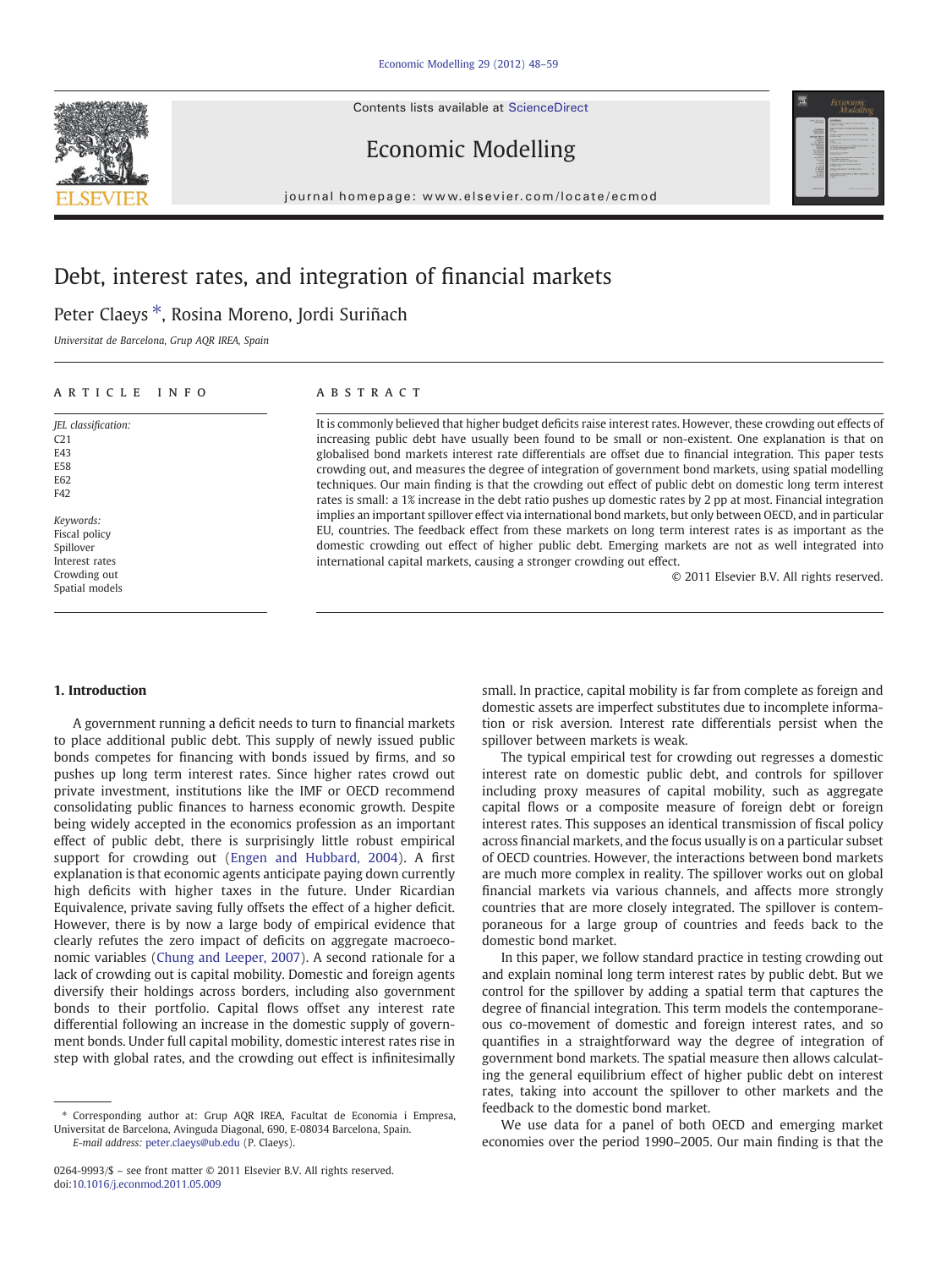domestic crowding effect of public debt is small but significant. It adds at most 2 basis points for every percentage rise in the debt to GDP ratio. As the correlation between global bond market returns is just 0.10, there is limited spillover on international bond markets. The reason is that emerging markets are not fully integrated in global bond markets. By contrast, we find bond markets to be more strongly integrated among OECD, and especially EU, countries. The feedback effect from these markets on long term interest rates is as important as the domestic crowding out effect of higher public debt. Spillover reflects deep economic integration but also economic co-movement in major crisis moments. Various measures of cross-country linkages give broadly similar results. The findings are also robust to alternative specifications and data definitions.

The paper is structured as follows. In Section 2, we discuss a simple theoretical model for testing crowding out and measuring the effects of financial integration. We then continue in [Section 3](#page--1-0) by discussing the results of the spatial panel model, and provide several robustness checks in [Section 4.](#page--1-0) The final section summarises the main results, and discusses some policy implications.

#### 2. Financial crowding out in open economies

#### 2.1. Financial crowding out

Firms raise capital on stock or bond markets to invest in new capital stock (K). A government running a deficit, just like a private investor, needs to turn to financial markets to finance debt (B) by giving out more bonds. We can illustrate the effects of crowding out with an aggregate (Cobb Douglas) production function [\(Ball and](#page--1-0) [Mankiw, 1995; Elmendorf and Mankiw, 1999\)](#page--1-0). This production function combines labour  $L$  and capital  $K$  to produce output  $Y$ :

$$
Y = AK^{\alpha}L^{1-\alpha}.
$$
 (1)

A is the coefficient of total factor productivity and  $\alpha$  is the elasticity of capital. Total capital income, as a share of output is equal to  $\alpha$ , with MPK the marginal productivity of capital:

$$
\alpha = \text{MPK.K} / Y. \tag{2}
$$

The interest rate is determined by the marginal productivity of capital, so that

$$
r = MPK = \alpha Y / K = \alpha A \left(\frac{L}{K}\right)^{1-\alpha}.
$$
 (3)

An exogenous increase in public debt has the following effect on the interest rate

$$
\partial r / \partial B = \left( \frac{\partial r}{\partial K} \right) \left( \frac{\partial K}{\partial B} \right) = \alpha (\alpha - 1) (Y / K^2) \left( \frac{\partial K}{\partial B} \right).
$$
 (4)

As long as public debt crowds out private bonds  $K$  on capital markets  $\left(\frac{\partial K}{\partial \mu}\right)^2$  $\left(\frac{\partial K}{\partial B}<0\right)$ , interest rates rise with an increase in debt. An increase in the supply of debt B will put downward pressure on the price of government bonds. The rise in bond yields makes it more difficult for the private sector to seek finance on capital markets.

This simple model has two important implications. The first is that the size of this crowding out effect is likely not very large. We calibrate Eq. (4) on aggregate Euro Area data, assuming that the capital share in output is around  $\alpha = 1/3$  and using 2008 data on the net private capital stock and general government public debt.<sup>1</sup> If we substitute these numbers in Eq. (4) and assume that debt fully displaces private

capital  $\left(\frac{\partial K}{\partial \rho}\right)^2$  $\left(\frac{\partial K}{\partial B} = -1\right)$ , we get an increase in the marginal product of private capital of just 0.15% (1.5 basis points) after a 1% rise in public debt.<sup>2</sup> Hence, as a benchmark, full crowding out implies rather small increases in interest rates.

A second implication of Eq. (4) is that the level of interest rates is determined by the level of the capital stock (and hence the level of public debt). A standard empirical test of financial crowding out therefore takes a very simple form: it basically explains domestic interest rates  $(i_t)$  by the level of domestic public debt  $B_t$ , and some other variables X:

$$
i_t = \alpha + \beta B_t + \theta X_t + \varepsilon_t. \tag{5}
$$

The coefficientβ measures the degree of crowding out. Empirical evidence is not clear cut on the size of this effect. A large number of studies employing various definitions of government debt and interest rates, different econometric approaches and various data sets to test Eq. (5) come to very different conclusions regarding the size and significance of  $\beta$ .<sup>3</sup>

The calibration of Eq. (4) helps in understanding why this is so. The 1.5 basis points are a maximum effect as we supposed no offsetting responses by the government's decision to lend on the demand for additional bonds. This is an extreme assumption, and private sector savings are likely to offset the additional supply of bonds. A first reason is that if economic agents recognise they face a higher tax burden in future periods to pay for the bond-financed deficit, they increase saving now. Under this hypothesis of Ricardian Equivalence, domestic private saving fully offsets the effect of the higher public dissaving. This implies  $\partial K/$  $\hat{\theta}_B = 0$  and a higher deficit does not have an<br> $\hat{\theta}_B$ impact on interest rates at all. Although many economists consider Ricardian Equivalence as a reasonable theoretical starting point, few would endorse it as a realistic description of fiscal policy. Plenty of empirical studies have examined the alternative hypothesis that fiscal policy has real economic effects. Recent evidence seems to converge on at least some expansionary effects of increased bond-financed spending [\(Chung and Leeper, 2007](#page--1-0)). Macroeconomic models that depart from the baseline Ricardian assumption easily find support for these real economic effects of fiscal policy. It therefore seems a reasonable assumption to reject Ricardian Equivalence.

A second reason is that financial intermediaries do not just channel the demand for bonds of the domestic private sector to match the total supply of domestic bonds but also of foreign savers. If the foreign demand for bonds offsets the additional supply, then  $\partial K/$  $\partial B > -1$ , and crowding out is less than complete. In open economies that are economically integrated and do not impede trade or financial flows, capital moves to exploit interest rate differentials between markets. With full capital mobility, agents in each country completely diversify their portfolio. Ceteris paribus, they hold assets and bonds in their portfolio in proportion to a specific country's share in the global asset market. Under such conditions, the interest rate elasticity of the supply of savings is infinite, and even a small rise in B triggers a large inflow of foreign capital. The rise in domestic interest rates is a fraction of the crowding out effect on global interest rates, where this fraction is each country's share in global debt.

Capital mobility is usually not unlimited, and financial markets are far from being perfectly integrated across borders. Private agents have a preference for investment in domestic financial assets. This home bias is a consequence of barriers that distort information from foreign

 $1$  The Euro Area total net private capital stock in 2008 equals 27,203 billion euro, and a 1% increase in debt equals 6056 billion euro (ECB Statistics).

 $<sup>2</sup>$  This financial crowding out further curtails private spending and investment. This</sup> 'resource' crowding out of deficits results in lower private sector output in the long term. See [Ball and Mankiw \(1995\) or Elmendorf and Mankiw \(1999\).](#page--1-0)

<sup>&</sup>lt;sup>3</sup> See the references in the overview article by [Gale and Orszag \(2003\)](#page--1-0) and the [European Commission \(2004\).](#page--1-0)